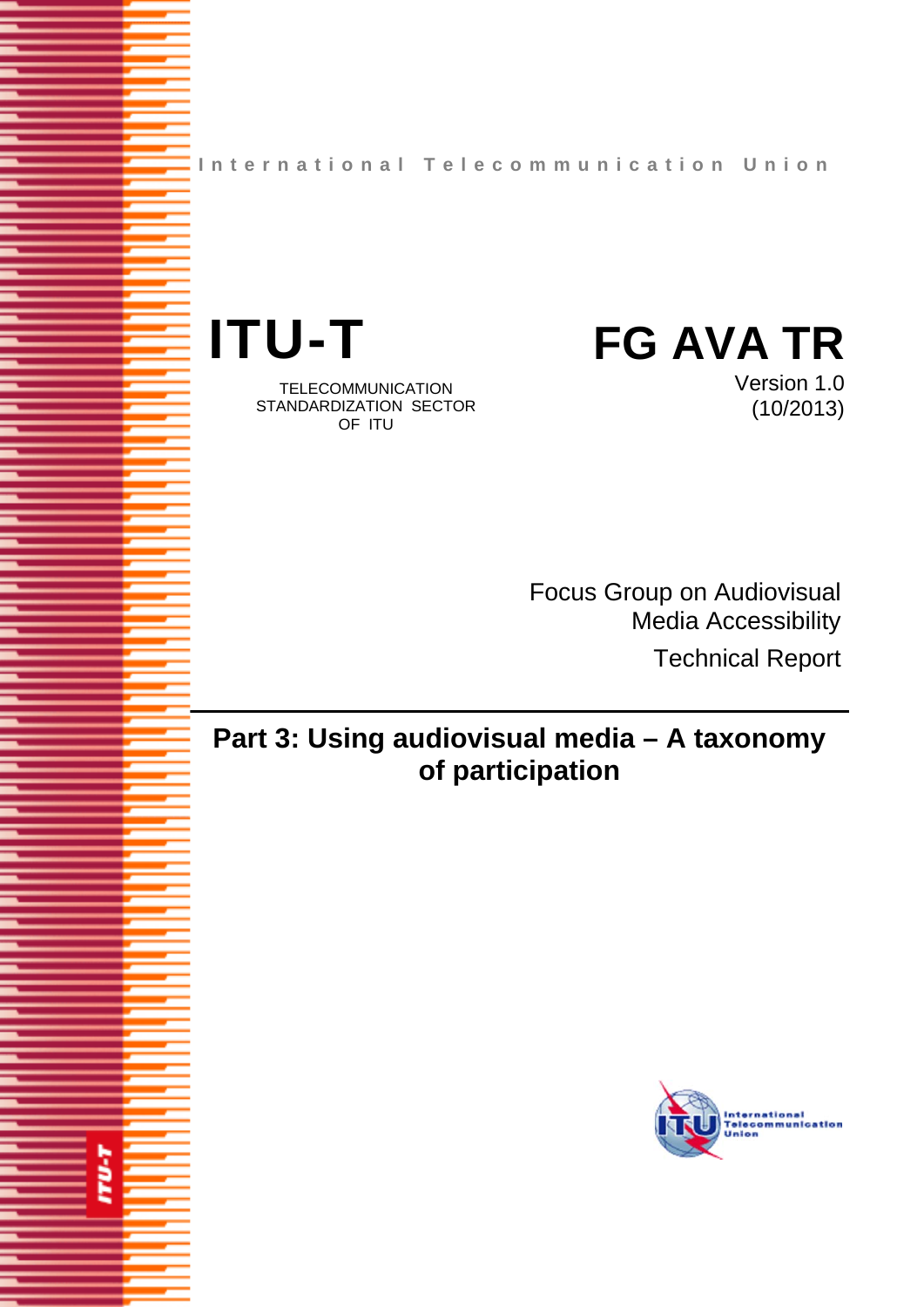#### FOREWORD

The procedures for establishment of focus groups are defined in Recommendation ITU-T A.7. The ITU-T Focus Group on Audiovisual Media Accessibility (FG AVA) was proposed by ITU-T Study Group 16 for creation in-between TSAG meetings and it was established on 22 May 2011. The Focus Group was successfully concluded in October 2013.

Even though focus groups have a parent organization, they are organized independently from the usual operating procedures of ITU, and are financially independent. Texts approved by focus groups (including Technical Reports) do not have the same status as ITU-T Recommendations.

#### INTELLECTUAL PROPERTY RIGHTS

ITU draws attention to the possibility that the practice or implementation of this Technical Report may involve the use of a claimed Intellectual Property Right. ITU takes no position concerning the evidence, validity or applicability of claimed Intellectual Property Rights, whether asserted by ITU-T Focus Group participants or others outside of the Technical Report development process.

#### © ITU 2014

All rights reserved. No part of this publication may be reproduced, by any means whatsoever, without the prior written permission of ITU.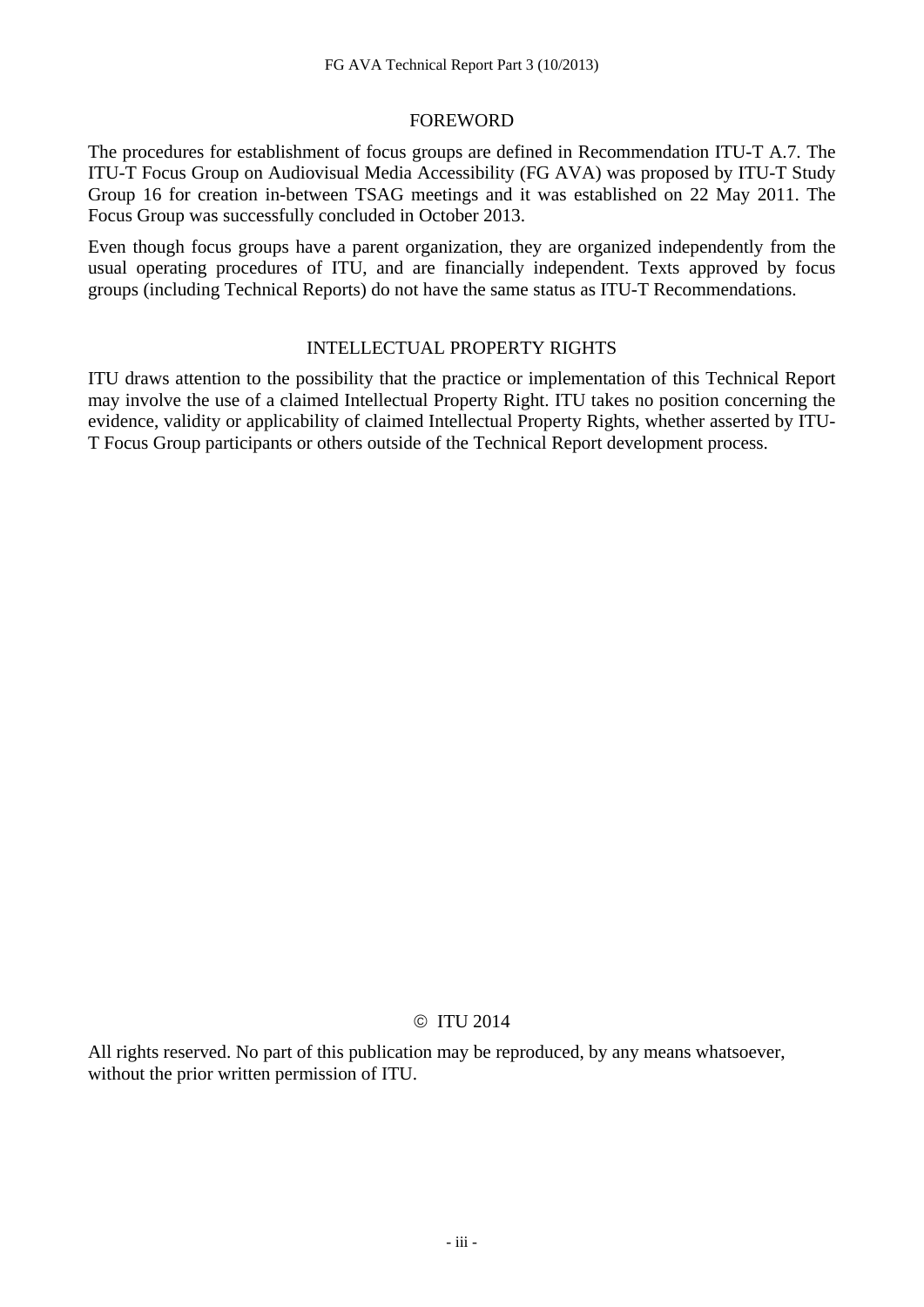## **Table of Contents**

| 2 |     |                                                                                   |  |
|---|-----|-----------------------------------------------------------------------------------|--|
|   |     |                                                                                   |  |
|   | 2.2 |                                                                                   |  |
|   | 2.3 | Screen modifications (font size, colour contrast adjustment, visual magnifier)  9 |  |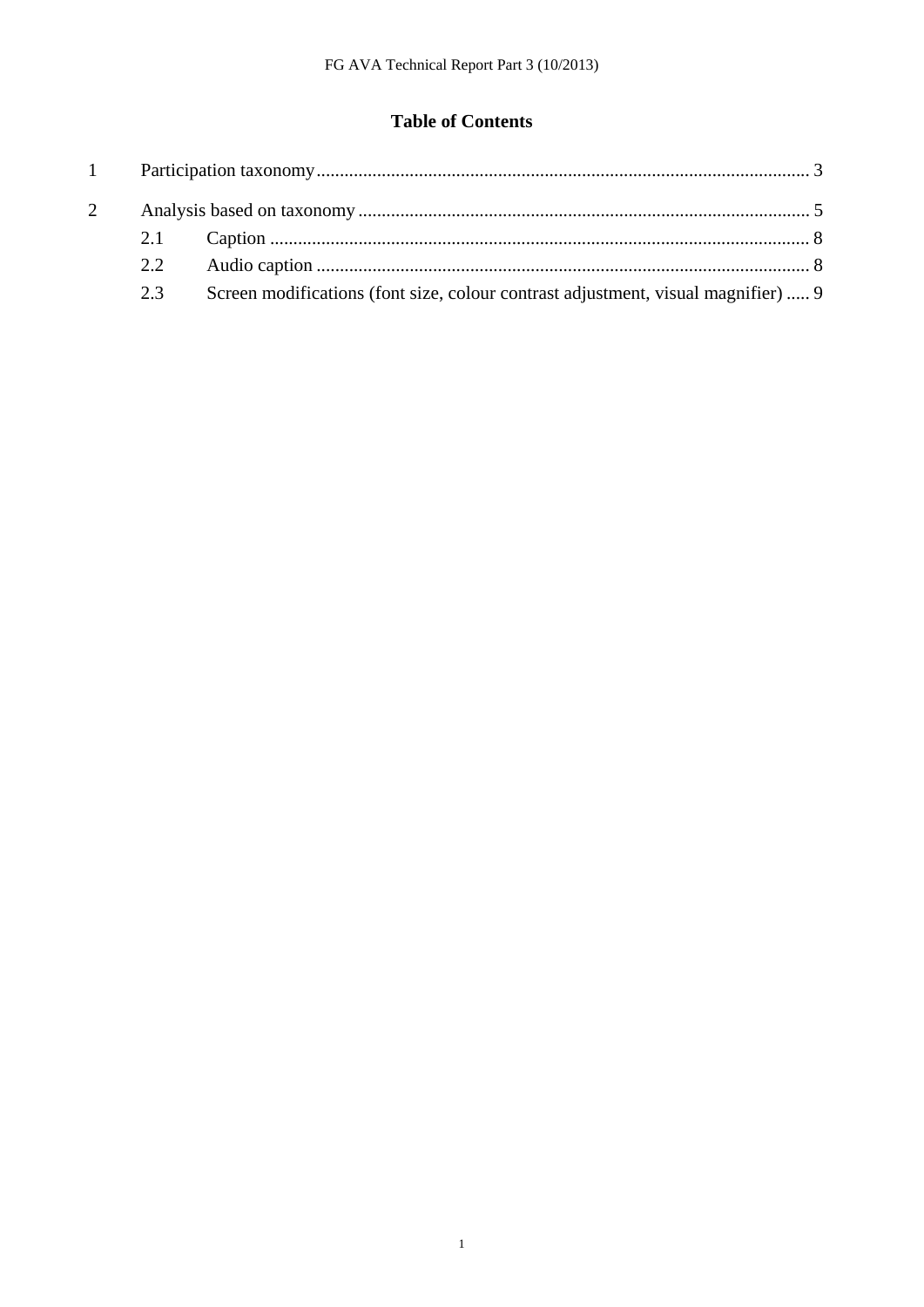### **Summary**

This Technical Report of FG AVA was prepared by Working Group F "Participation and digital media" and it presents a glossary that FG AVA had foreseen as a future work item for ITU-T Study Group (SG16) "Multimedia" and ITU-R SG6 "Broadcasting service". This Technical Report is taxonomy of participation within the context of audio visual media. It considers stakeholders related to production, transmission and dissemination of media and uses that to consolidate a set of case studies of participation. The case studies lead to taxonomy of participation that is used to identify requirements from various access services and assistive technologies.

### **Keywords**

Accessibility, adaptable interface, inclusive design, multimodal interface, participation taxonomy, personalization, usability, user model.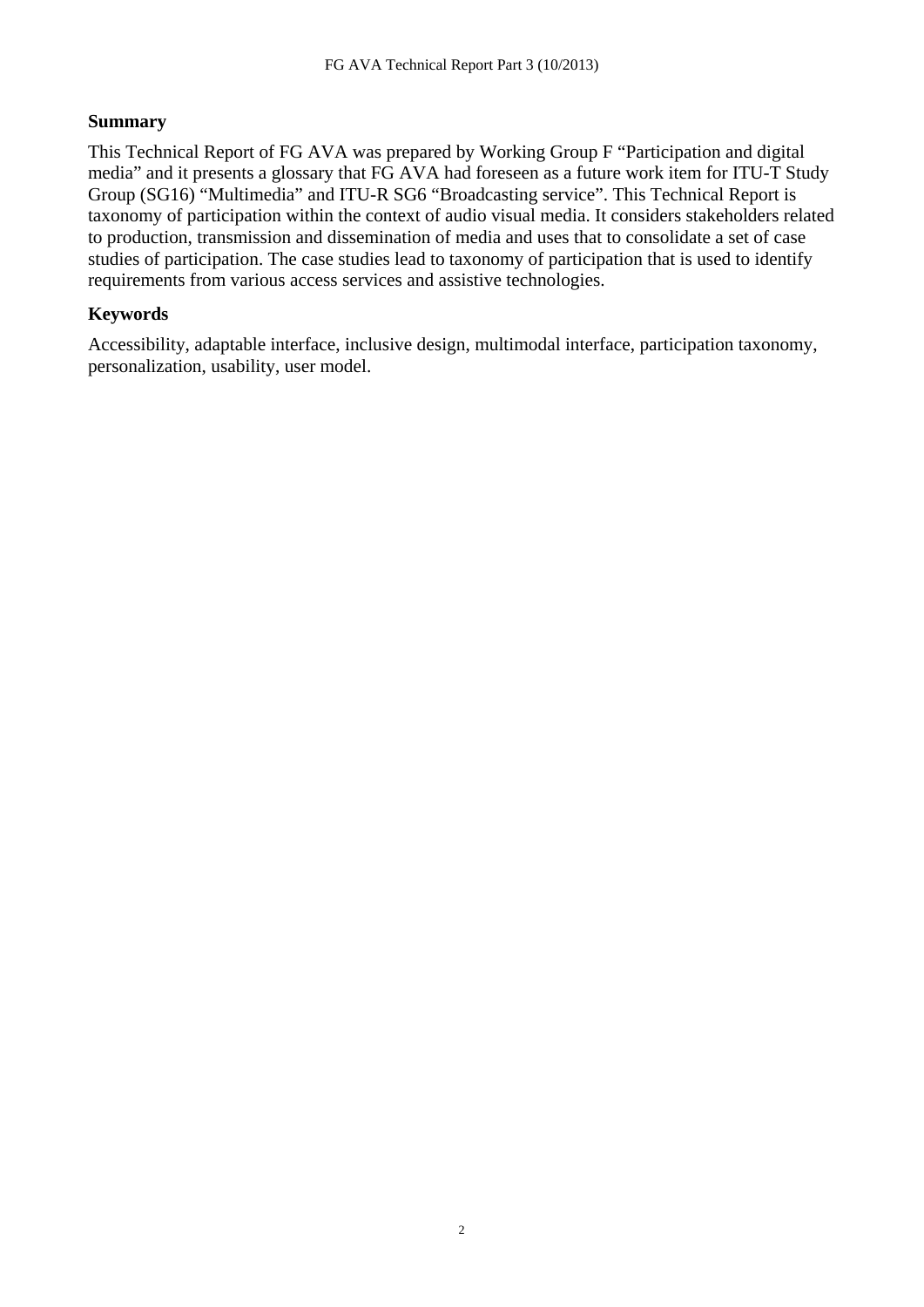### **1 Participation taxonomy**

Older adults are the fastest growing demographic group, while currently around 15% of the total world's population, or roughly 900 million people, live with a disability. Modern research in intelligent interactive systems can offer valuable assistance to the elderly and people with disabilities by helping them to engage more fully in the world. However, many users find it difficult to use existing interaction devices because of physical or aging-related impairments.

As an example of digital exclusion, statistics show about 70% users between 65 and 74 years old had never used Internet and 39% cannot use mobile phones in European countries. Existing research on intelligent voice recognition, adaptable pointing, browsing and navigation, effect and gesture recognition can hugely benefit them.

Additionally, systems and services developed for the elderly or people with disabilities often find useful applications for their able-bodied counterparts – a few examples are mobile amplification control, which was originally developed for users with hearing problems but helpful in noisy environments, audio cassette version of books originally developed for blind users, and standards of subtitling in television for deaf users and so on. Furthermore, many important technical achievements could not yet be implemented at the industrial level, mostly due to lack of awareness among industrial developers, and missing software and guidelines support during design and development. Existing research on intelligent systems often works for 'average' users and excludes a certain portion of the population who finds it difficult to use the existing systems and may benefit from intelligent adaptation of the interface.

However, accessibility practitioners and other computing professionals often fail to understand each other and come up with the wrong solution. Lack of knowledge about the problems of people with disabilities and elderly users has often led designers to develop non-inclusive systems. On the other hand, accessibility research often focuses on developing tailor-made products for certain types of disability and lacks portability across different platforms and users.

The ITU-T FG AVA Working Group F on participation media analysed the present situation and proposed a vision for 2020 and a plan to attain this vision. At first, this working group aimed to scope the terms 'digital media' and 'participation'. The term digital media covers a wide array of digital interactive devices and services including:

- Devices:
	- o digital television;
	- o computers;
	- o gaming consoles;
	- o smartphones and so on.
- Services:
	- o television broadcast;
	- o software;
	- o web-based systems;
	- o hybrid TV applications;
	- o computer games;
	- o social networking services and so on.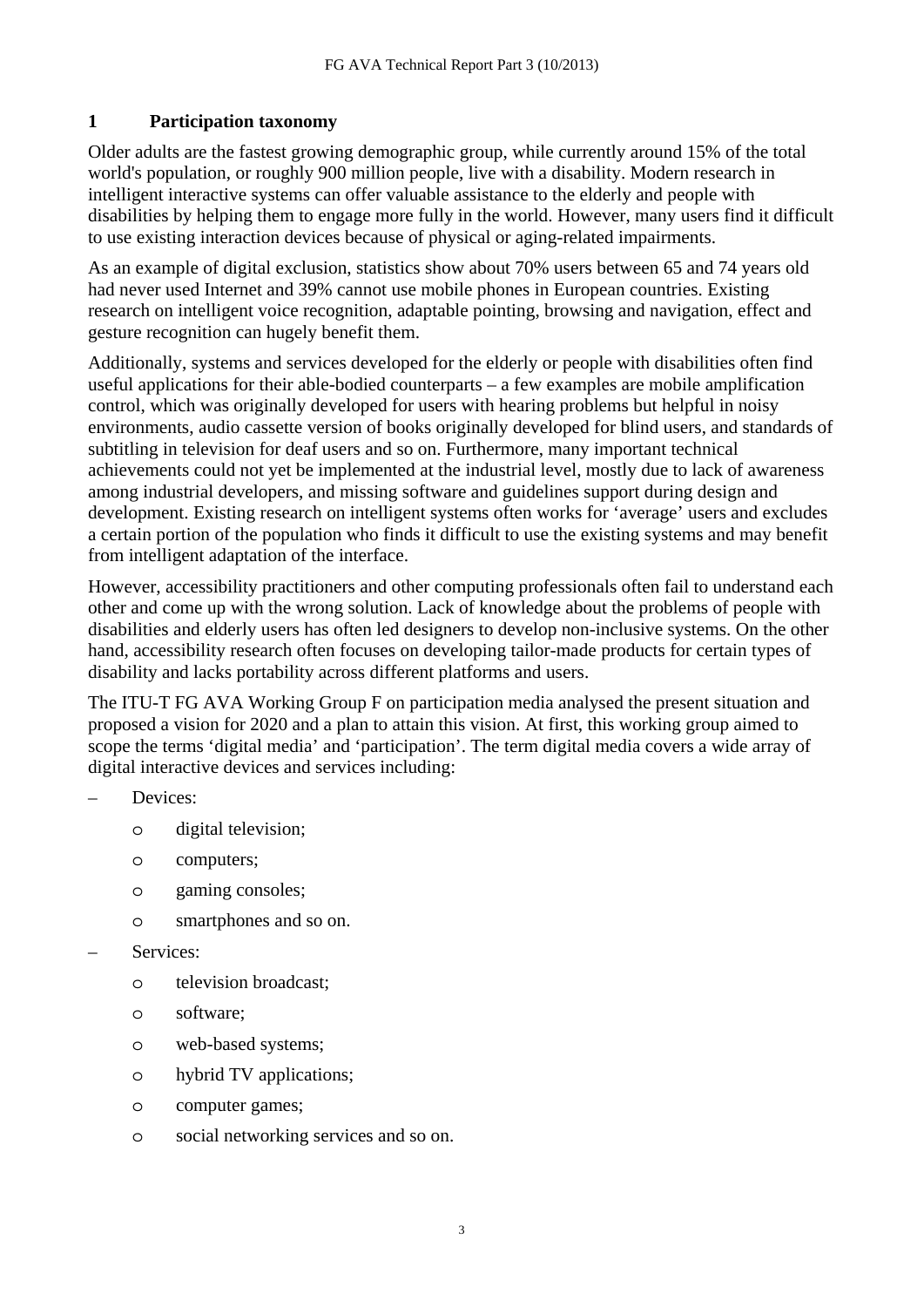The term participation includes:

- authoring;
- interacting; and
- disseminating contents.

In the context of accessibility, the main target users will be elderly people and users with different ranges of abilities consisting of visual, cognitive, auditory and motor impaired users. However, neoliterate or illiterate users and immigrants – with a meaning of users speaking a foreign language are also considered in this text.

Considering the scope of the terms, the following key stakeholders were identified:

- people with disabilities/elderly people;
- suppliers of audiovisual media:
- suppliers of interaction devices/assistive technologies;
- academic/research institutes;
- legislators and regulators.

It will be necessary to look at the actual value networks for the media chosen and the kinds of participation that are included.

A generic value network diagram is shown in Figure 1.



**Figure 1 – Value network diagram**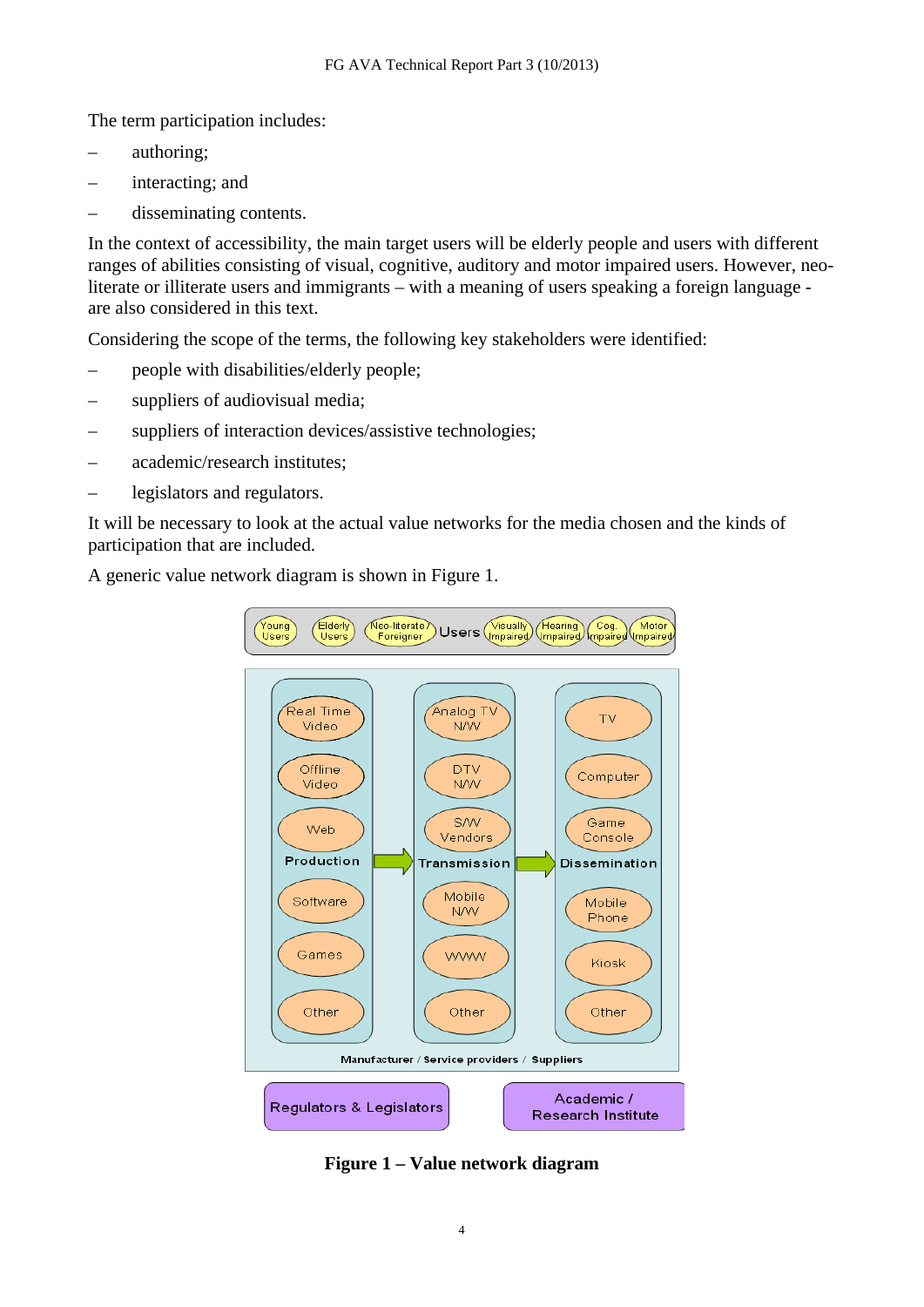#### **2 Analysis based on taxonomy**

The value network diagram depicts a picture of the whole spectrum of participation. It has been used to identify a set of participation scenarios (Box 1) and in light of that, propose taxonomy (Box 2) to identify issues with existing accessibility products and services.

Based on these participation scenarios, a set of questionnaire, as shown in the example below, has been prepared:

- How many people are watching: One, or more than one?
- What are they watching: A single programme (and then switch off); More than one programme?
	- o If more than one programme, is it: A series of programmes viewed sequentially; More than one programme simultaneously.
	- o Are the programmes on now, but not "live" (e.g. the scheduled broadcast time for a soap); On now and live (e.g. a football match); Previously recorded (e.g. on a digital video recorder/digital versatile disk (DVR/DVD), etc.).
	- o How is the user participating in the viewing: Watching only; Voting (e.g. X Factor); Shopping; Asking a question; Getting further information (e.g. via text); Selecting viewing options (e.g. camera angles for a football match).
- Where is the user: At home in the living room; At home in the kitchen; etc.
- What equipment is being used: Large screen television (TV); personal computer (PC); mobile phone; iPlayer, etc.

The set of questionnaire is visualized in the chart in Box 2.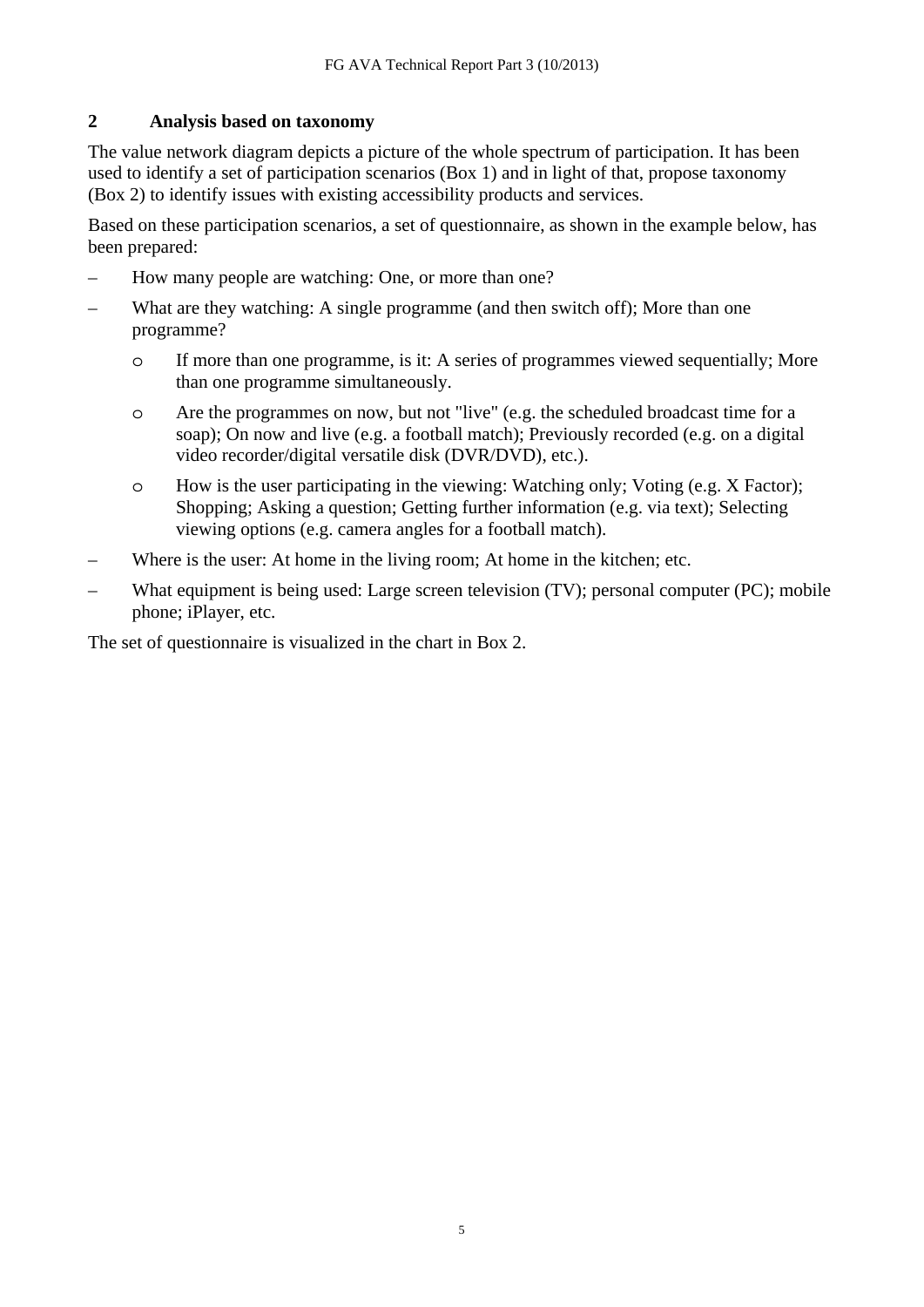#### **Box 1: Participation scenarios**

- 1. Viewer alone watching news in his drawing room
- 2. Viewer watching news with multiple viewers and one of them requires subtitles
- 3. Viewer changing settings of a digital TV to turn on audio caption
- 4. Viewer watching a live show and participating in a voting process with basic remote control
- 5. Viewer watching a live show and participating in a voting process with mobile phone and image recognition technology
- 6. Viewer watching a live show in a connected TV and shopping over Internet using basic remote
- 7. Viewer watching a live show in a connected TV and shopping over Internet using direct manipulation with a gyroscopic remote
- 8. Viewer watching a live show in a connected TV and tweeting about it over social media using a second screen
- 9. Viewer using an electronic program guide with hand gestures
- 10. Viewer using an electronic program guide using a second screen on a tablet
- 11. Viewer recording a program from a live TV show
- 12. Viewer watching a movie in 3-dimension
- 13. Viewer playing a game in a connected TV with augmented reality system
- 14. Viewer using a video conferencing application in a hybrid TV
- 15. Viewer discovering content in a connected TV
- 16. Viewer authoring content for a tele-learning application to be run on a hybrid TV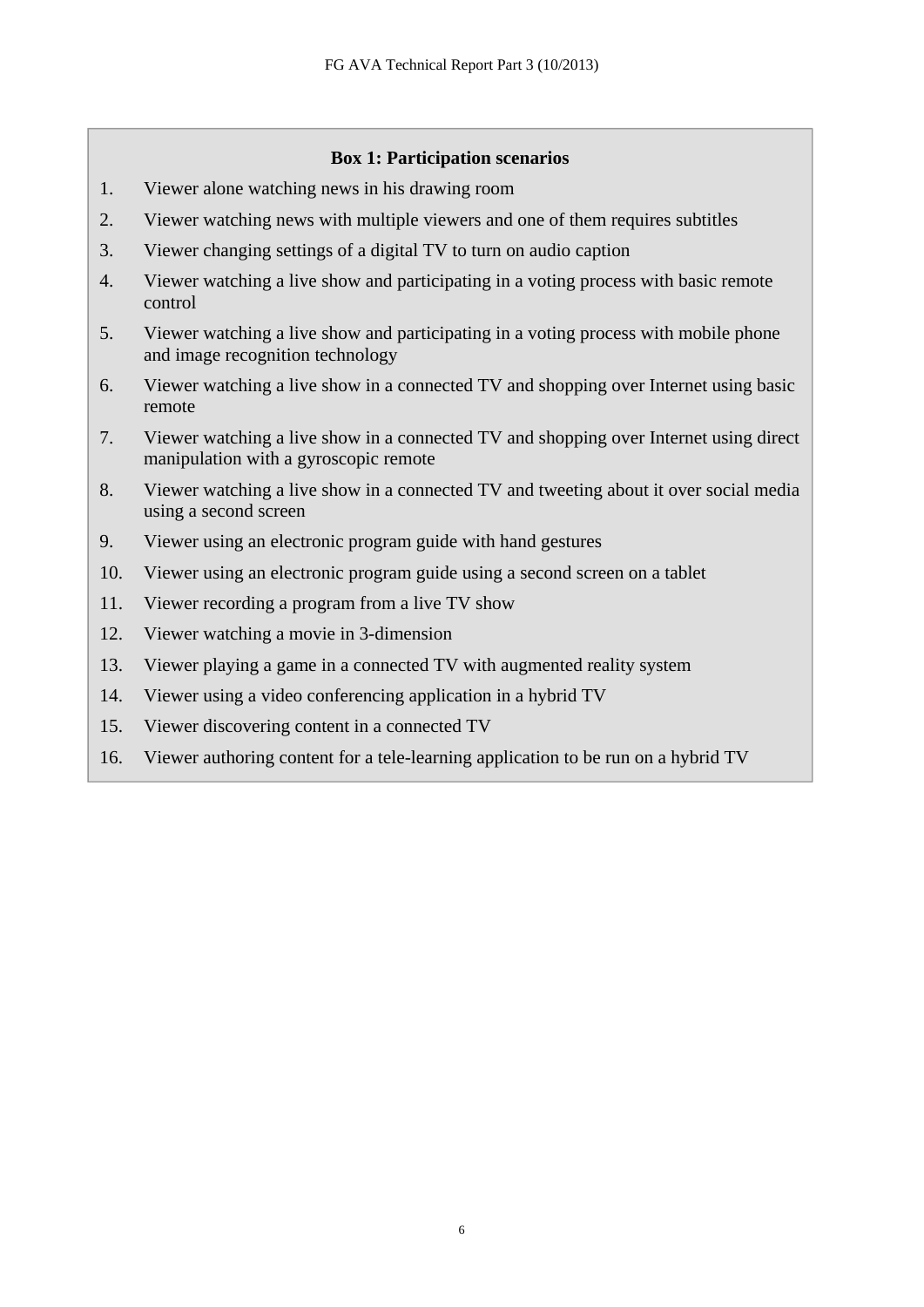

This taxonomy is used to analyse existing accessibility services and compare and contrast them. Subtitles or captions, audio captions and visual screen modifications were considered as a starting point. The following clauses identify issues with these with respect to taxonomy. In the future, accessibility features can be considered and therefore the analysis can be extended.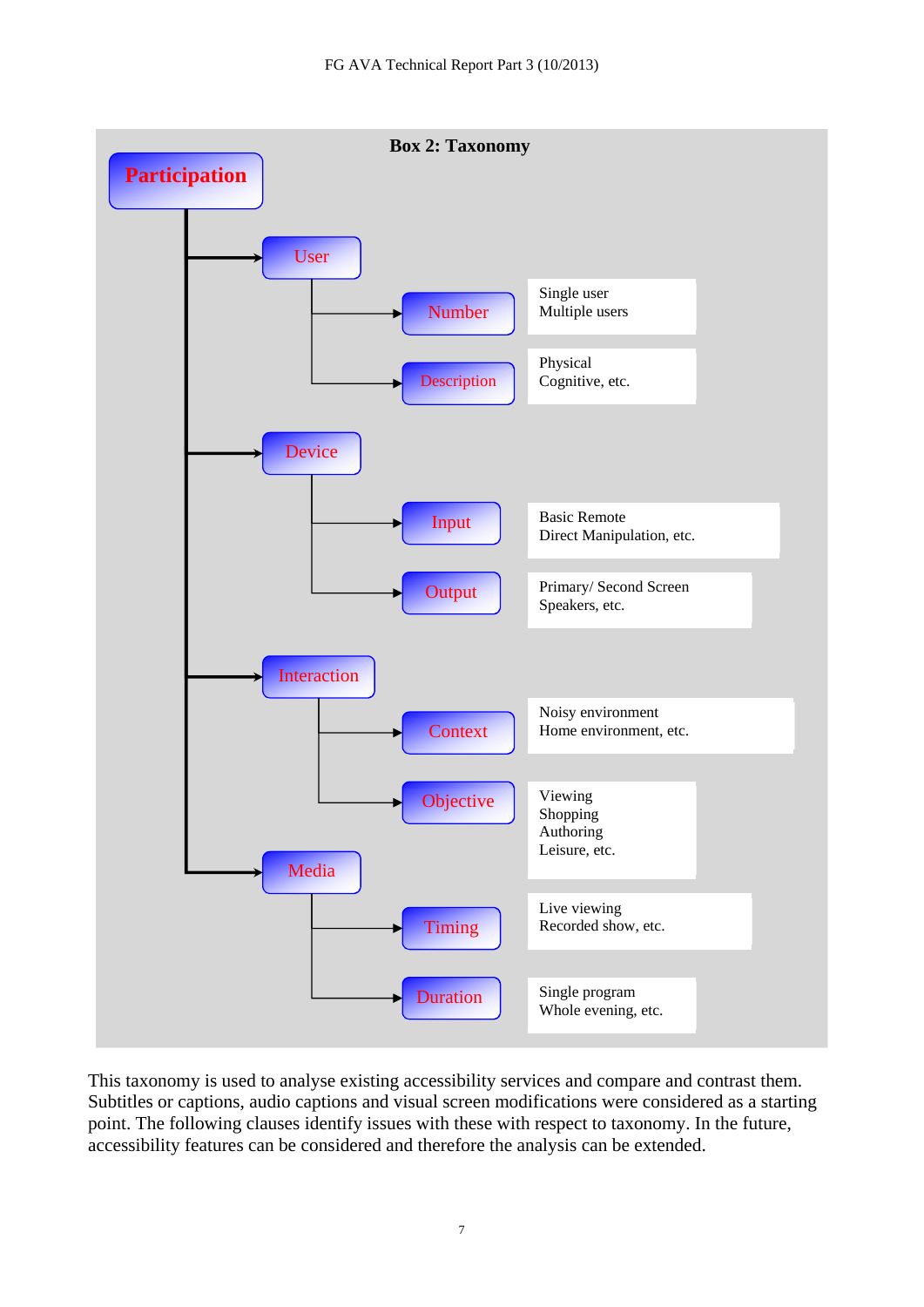## **2.1 Caption**

- 1. **Multiple users**: Caption will be fine with multiple users even though someone does not need it. This depends on whether the viewers in a country where captioning is something with which they are familiar from foreign language programmes<sup>1</sup>. It depends also on the amount of text that has to be read, and the speed with which the captions are refreshed.
- 2. **Impaired user**: If a user has visual impairment, the font size and colour contrast needs to be adjusted. If a user is a slow processor of information or a speaker of a foreign language, the delay in providing caption needs to be predictable. It should also stay on the screen for a longer time. There are already well-established norms based on empirical studies that govern this. The norms vary from one country to another, and also from one medium (TV) to another (movies).
- 3. **Input device**: It would be good if the input device like a TV remote can be used to change the size of the font.
- 4. **Output device**: Captions are suitable for large screen displays; the font size needs to be adjusted for small screen displays such as portable TV or laptop screen based on viewing angle, screen size and resolution.
- 5. **Context**: Colour contrast may need adjustment if the ambient light is too bright or may be bright like a public display facing sunlight.
- 6. **Objective**: If a caption bears important information, it should use highlighting either using bigger fonts or different colours to attract attention. While the user is participating in a particular purpose such as online shopping or checking the weather using captions, highlighting or different colour contrasts should be used as in written media for important features and steps (as in during the confirmation of an electronic transaction or alerting about a natural disaster and so on).
- 7. **Timing**: The delay should be predictable and small during live viewing.
- 8. **Duration**: The duration of the sequence should not affect if the delay is predictable overall.

## **2.2 Audio caption**

- 1. **Multiple users**: Studies have shown that non-deaf family members do not feel disturbed with audio caption while watching TV with a deaf member. Audio captioning is often also helpful for people with cognitive impairment besides visual impairment.
- 2. **Impaired user**: It is suitable for the blind user, but if blind users have also age related or other form of hearing impairment, they may not hear certain words properly; in this case, the speaker or the producer of the audio caption may need digital signal processing for digital compression and/or a spectral contrast enhancement.
- 3. **Input device**: Users needing audio caption may not use a keypad (such as a keyboard or a remote control) or direct manipulation devices (such as a mouse, a trackball, a gesture controller, etc.) due to visual impairment. Therefore, audio caption should be accompanied by a voice input system with good speech recognition capability, if possible in the users' native language.

 $\overline{a}$ 

 $<sup>1</sup>$  This is not the case in dubbing countries.</sup>